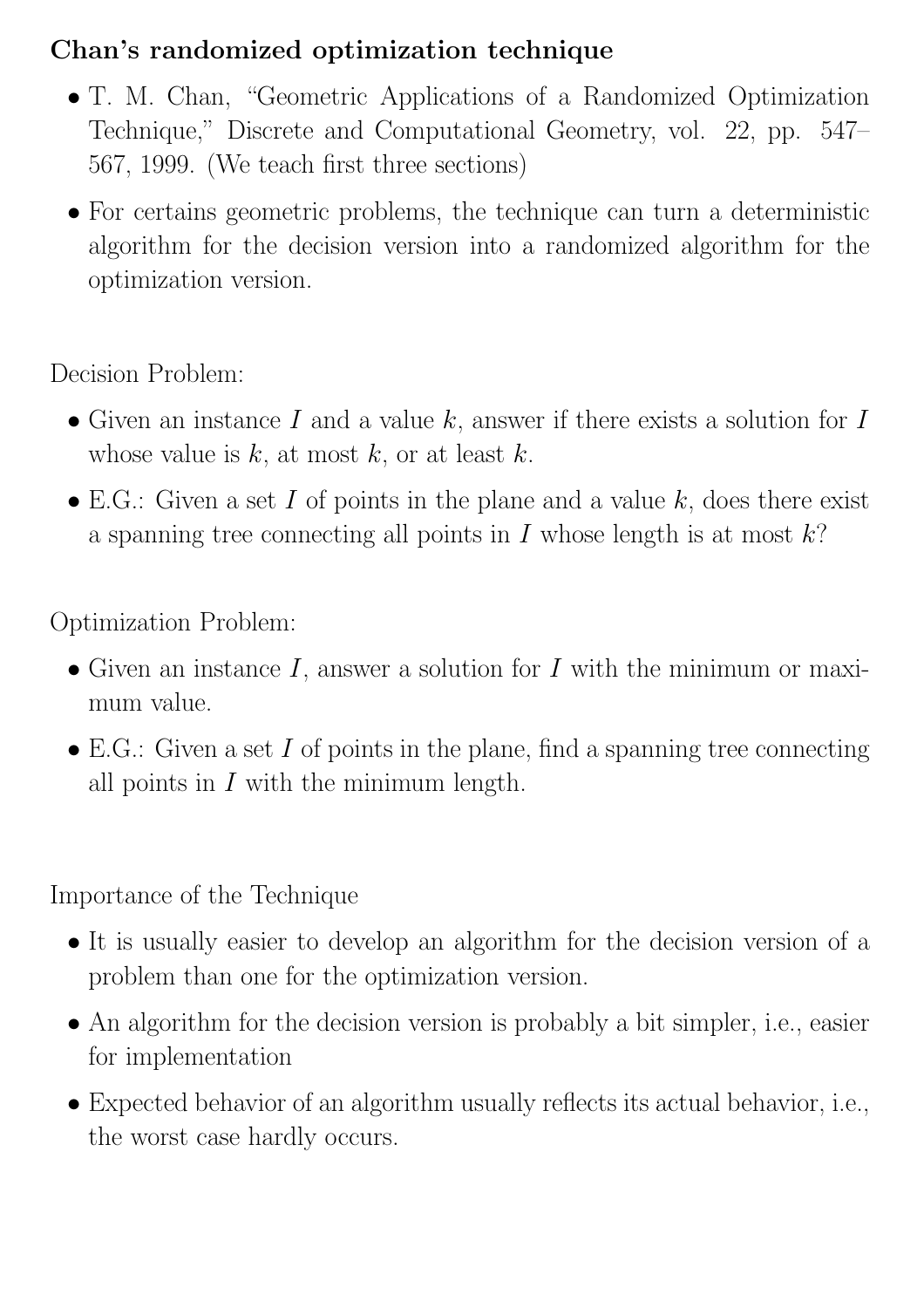Finding the minimum of r numbers, i.e.,  $\min\{A[1], A[2], \ldots, A[r]\}$ 

#### Algorithm RAND-MIN

- 1. randomly pick a permutation  $\langle i_1, \ldots, i_r \rangle of \langle 1, \ldots, r \rangle$
- 2.  $t \leftarrow \infty$ 3. for  $k = 1, \ldots, r$  do 4. if  $A[i_k] < t$  then  $\qquad (decision)$ 5.  $t \leftarrow A[i_k]$  (evaluation) 6. return  $t$

 $O(Dr + E \log r)$  expected time

- Imagine  $A[0], \ldots, A[r]$  have not yet been precomputed
- *D*: time to decide if  $A[i] < t$
- E: time to evaluate  $A[i]$
- The expected number of times that step 5 is execuated is  $\ln r + 1$ . (Exercise)
- $O(Dr + E \log r)$ . If  $E >> D$ , it is better than  $O(Er)$ .

Consider an instance  $I$  with  $n$  elements for a minimization problem. Let  $A[I]$  be the cost of the minimal solution for I. Assume we can randomly partitaion I into r subsets with almost equal size,  $I_1, \ldots, I_r$  such that  $A[I] =$  $min{A[I_1], \ldots, A[l_r]}$ .

- if  $A[l_i] < t$ : a decision problem
- $t \leftarrow A[l_i]$ : an optimization problem
- $O(D(n/r) * r + E(n/r) * \log r)$ 
	- $-D(m)$ : time to solve the decision problem for an *m*-size input
	- $-E(m)$ : time to solve the optimization problem for an *m*-size input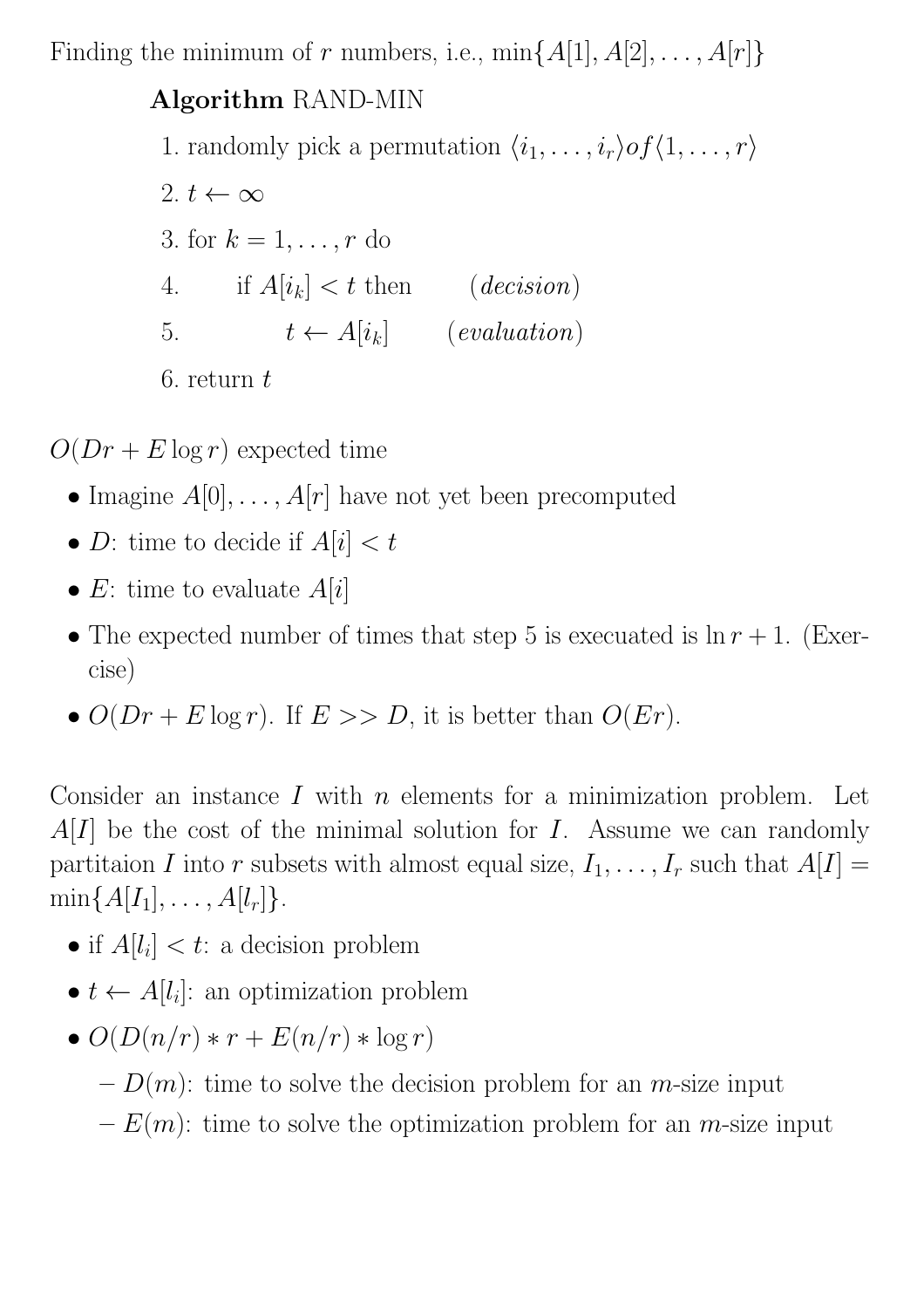Denotation and Assumption

- Γ represent the *problem space*
- Given a problem  $P \in \Gamma$ , let  $w(P) \in \mathbb{R}$  be its solution
- $|P|$  is the size of P (a positive integer)
- The solution of a problem of constant size can be computed in constant time.

# Lemma Chan's randomized technique

Let  $\alpha < 1, \epsilon > 0$ , r be constants, and let  $D(\cdot)$  be a function such that  $D(n)/n^{\epsilon}$  is monotone increasing in n. Given any problem  $P \in \Gamma$ , suppose that within  $D(|P|)$  time,

- (i) we can decide whether  $w(P) < t$  for any given  $t \in \mathbb{R}$ , and
- (ii) we can construct r subproblems,  $P_1, \ldots, P_r$ , each of size at most  $\lceil \alpha |P| \rceil$ , so that

$$
w(P) = \min \{w(P_1), \ldots, w(P_r)\}.
$$

Then for any problem  $P \in \Gamma$ , we can compute the solution  $w(P)$ in  $O(D(|P|)$  expected time

## Proof

General Idea

- Compute  $w(P)$  by applying Algorithm Rand-Min to the **unknown** numbers  $w(P_1), w(P_2), \ldots, w(P_r)$ .
- Deciding  $w(P_i) < t$  takes  $D(|P_i|)$  time.
- Evaluating  $w(P_i)$  is done recursively until  $|P_i|$  drops below a certain constant.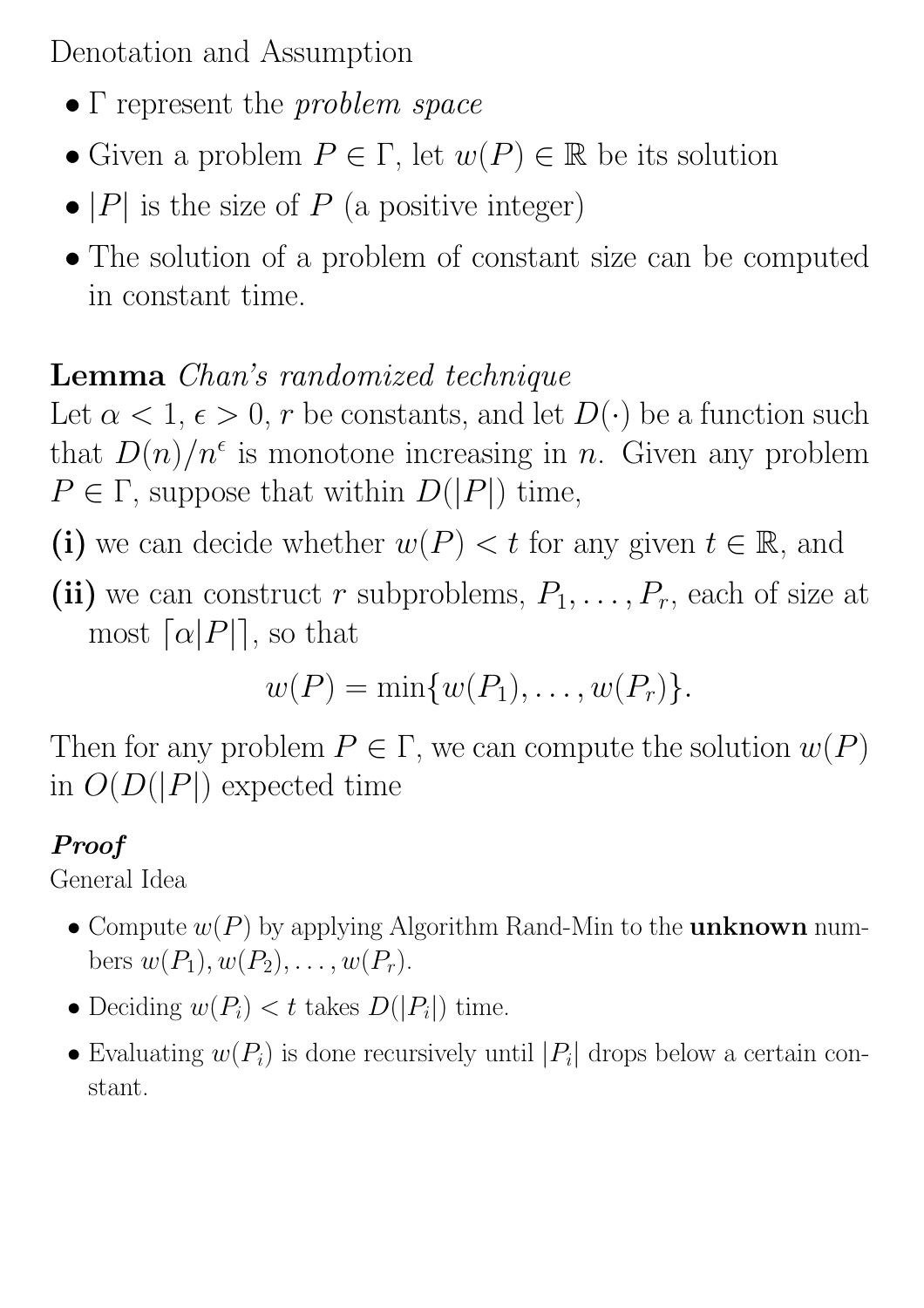Analysis

- let  $T(P)$  be the random variable corresponding to the time needed to compute  $w(P)$ .
- Let  $N(P_i)$  be 0-1 random variable, having value 1 if and only if  $w(P_i)$  is evaluated

$$
T(P) = (\sum_{i=1}^{r} N(P_i)T(P_i)) + O(rD(|P|)).
$$

Note that the expected number of evaluations by Algoirthm RAND-MIN is  $E[\sum_{i=1}^{r} N(P_i)] \leq \ln r + 1$ 

• Define  $T(n) = \max_{|P| \le n} E[T(P)].$ 

Since  $N(P_i)$  and  $T(P_i)$  are independent, we have

$$
E[T(P)] = \sum_{i=1}^{r} E[N(P_i)]E[T(P_i)] + O(rD(|P|))
$$
  

$$
\leq (\ln r + 1)T((\alpha|P|)) + O(rD(|P|))
$$

Which implies

$$
T(n) = (\ln r + 1)T(\lceil \alpha n \rceil) + O(D(n)).
$$

 $(O(rD(|P|)) = O(D(n))$  since r is a constant)

If we assume,

$$
(\ln r + 1)\alpha^{\epsilon} < 1,
$$

 $T(n) \leq C \cdot D(n)$  for an appropriate constant C depending on  $\alpha$ , r, and  $\epsilon$ . (Exercise)

To enforce  $(\ln r + \alpha^{\epsilon} < 1)$ , we compress l levels of the recursion into one before appying Algorithm Rand-Min, where  $l$  is a sufficiently large constant. Then,

- $r$  increases to  $r^l$
- $\bullet$   $\alpha$  decreases to  $\alpha^l$
- $\lim_{l\to\infty}(\ln r^l + 1)\alpha^{l\epsilon} = 0$

#### Note:

The above lemma still holds if (i) and (ii) require  $D(|P|)$  expected time (rather than the worst-case).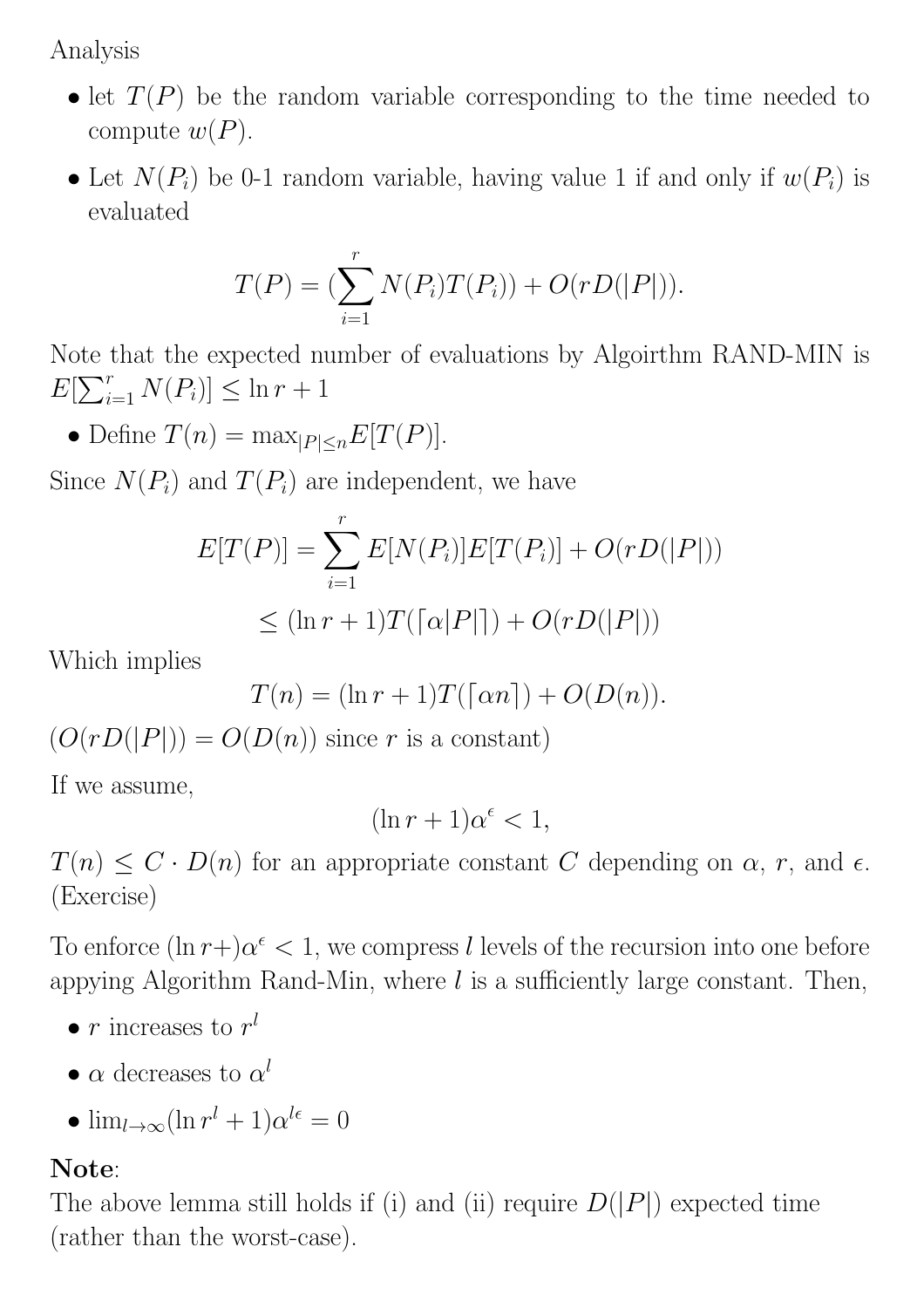## Applications

### Closest Pairs

- Let  $U$  be a collection of objects.
- Given a distance function  $d: U \times U \to \mathbb{R}$ ,
	- closest-pair problem: to compute  $w(P) = \min_{p,q \in P} d(p,q)$  for a given set  $P \subset U$
	- *closest-pair decision* problem: to determine whether  $w(P) < t$  for a given P and  $t \in \mathbb{R}$ .

# Theorem.

If the closest-pair decision problem can be solve in  $D(n)$  time, then the closestpair problem can be solved in  $O(D(n))$  expected time, assuming that  $D(n)/n$ is monotone increasing.

• Arbitrarily partition  $P$  into three subsets  $P_1$ ,  $P_2$ ,  $P_3$  of roughly equal size.

$$
w(P) = \min\{w(P_1 \cup P_2), w(P_2 \cup P_3), w(P_1 \cup P_3)\}\
$$

• Applying the technique with  $r = 3$  and  $\alpha = \frac{2}{3}$  $\frac{2}{3}$ .